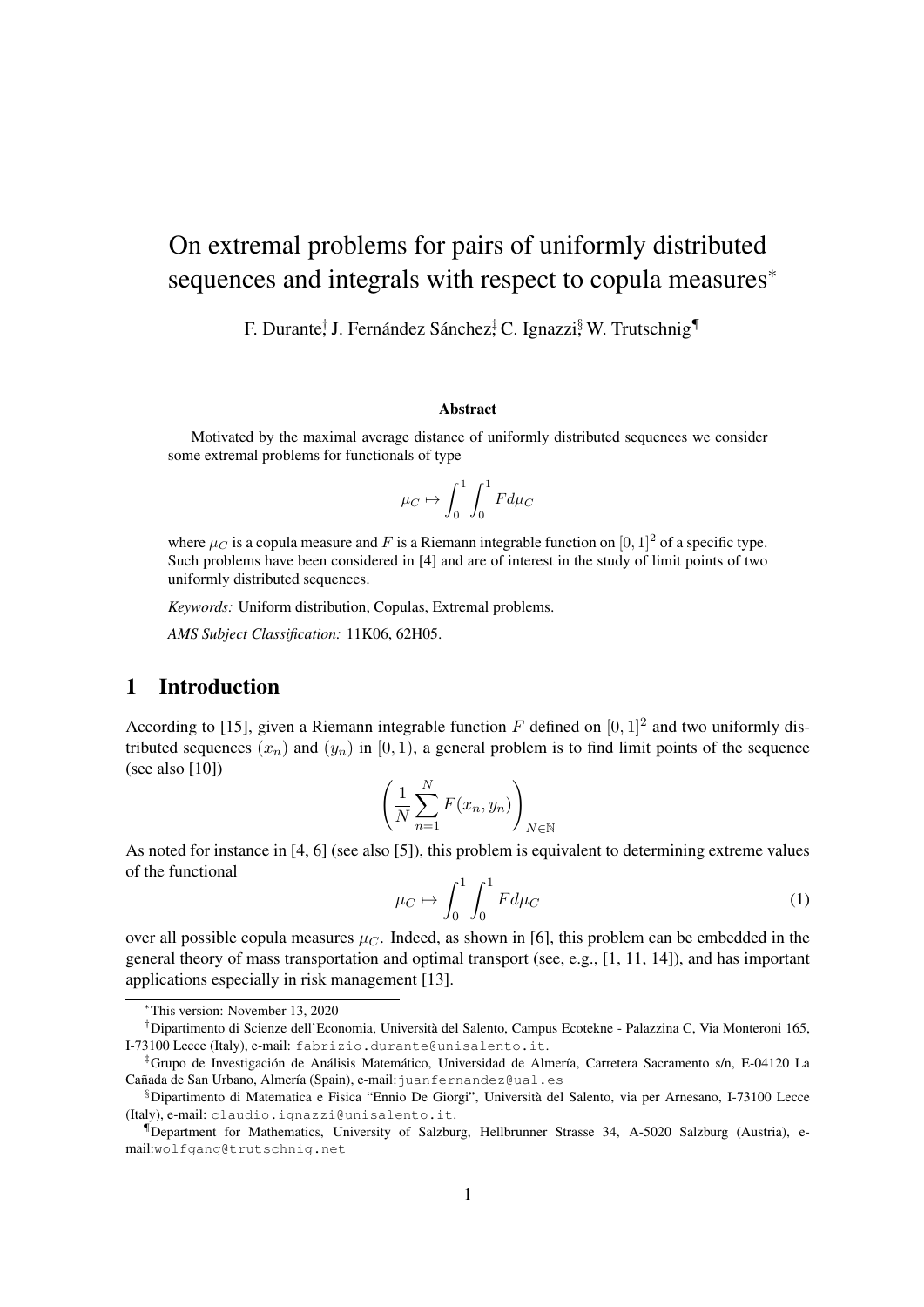Here we focus on some results presented in [4] and [6] about extremes of functionals of type (1). Specifically, we present some generalizations of previous results by using different proof techniques. Although the general existence results could be also derived via optimal transport techniques [11], the present approach may provide an additional viewpoint to handle problems for uniformly distributed sequences.

## 2 Main results

We start by introducing some notations that will be used in the sequel.

If  $\vartheta$  is a measure on the Borel  $\sigma$ -algebra  $\mathscr{B}(\mathbb{R}^2)$  of  $\mathbb{R}^2$  then  $G_{\vartheta}$  denotes its measure-generating function defined by  $G_{\vartheta}(x, y) = \vartheta((-\infty, x] \times (-\infty, y])$ . Vice versa, for every two-dimensional measure-generating function G the corresponding measure on the Borel  $\sigma$ -algebra  $\mathscr{B}(\mathbb{R}^2)$  will be denoted by  $\vartheta_G$  or  $\mu_G$ .

For every one-dimensional distribution function  $F$  the corresponding probability measure will be denoted by  $\xi_F$  and  $F^-$  denotes the pseudo- (or left-) inverse of F. Given one-dimensional distribution functions  $F_1, F_2$  the Fréchet class of  $F_1, F_2$ , i.e. the family of all two-dimensional d.f. with marginals  $F_1$  and  $F_2$ , will be denoted by  $\mathscr{F}(F_1, F_2)$ .

Finally, the class of bivariate copulas will be denoted by  $\mathscr C$ . Two elements of  $\mathscr C$  are the independence copula Π,  $\Pi(x, y) = xy$ , the comonotonicity copula M,  $M(x, y) = min(x, y)$ , and the countermonotonicity copula  $W(x, y) = \max(x + y - 1, 0)$ . For every  $H \in \mathscr{F}(F_1, F_2)$ , Sklar's Theorem ensures that there exists a copula C, which is unique if H is continuous, such that  $H = C \circ (F_1, F_2)$ . For more details, see [3].

The following result generalizes both Theorem 4 in [4] and Theorem 3.6 in [6] in the sense that: (a) the integral is calculated over the product  $I_1 \times I_2$  of arbitrary intervals  $I_1 := [a_1, b_1]$  and  $I_2 :=$  $[a_2, b_2]$  of  $\overline{\mathbb{R}}$  with non-empty interior, (b) the marginal distributions may be discontinuous (see Corollary 2), (c) the integrand does not need to be smooth. Additionally, the method of proof is new and is grounded on disintegration of the copula measure (see [3]). It should also be noticed that the first part of the Theorem has been essentially proved, in a different setting, in [11, Theorem 3.1.2].

**Theorem 1.** Suppose that  $\vartheta$  is a  $\sigma$ -finite (positive) measure on  $I_1 \times I_2 = [a_1, b_1] \times [a_2, b_2] \subseteq \overline{\mathbb{R}}^2$ *such that*  $G_{\vartheta}$  *is finite on*  $[a_1, b_1) \times (a_2, b_2)$  *and let*  $F_1, F_2$  *be arbitrary continuous one-dimensional d.f.s fulfilling*  $F_i(b_i) - F_i(a_i) = 1$ . Let  $H^* ∈ \mathscr{F}_{F_1,F_2}$  be defined by  $H^* = M ∘ (F_1, F_2)$  and set  $T^* := F_2^- \circ F_1$ . Then we have

$$
\overline{m}_{G_{\vartheta}} = \sup_{H \in \mathscr{F}(F_1, F_2)} \int_{I_1 \times I_2} G_{\vartheta}(x, y) d\mu_H(x, y) = \int_{I_1 \times I_2} G_{\vartheta}(x, y) d\mu_{H^*}(x, y)
$$
\n
$$
= \int_{I_1} G_{\vartheta}(x, T^*(x)) d\xi_{F_1}(x).
$$
\n(2)

*Furthermore, the following two conditions are equivalent for every continuous*  $H \in \mathcal{F}(F_1, F_2)$ *:* 

- *1.*  $\int_{I_1 \times I_2} G_{\vartheta}(x, y) d\mu_H(x, y) < \overline{m}_{G_{\vartheta}}$
- 2.  $\vartheta\big(\{(v, w) \in I_1 \times I_2 : H(v, w) < H^*(v, w)\}\big) > 0$

*Proof.* Fix  $H \in \mathscr{F}(F_1, F_2)$  and let  $A \in \mathscr{C}$  denote the corresponding copula fulfilling  $H = A \circ$  $(F_1, F_2)$ . Setting  $\Gamma := \{(x, y, v, w) \in I_1 \times I_2 \times I_1 \times I_2 : v \leq x, w \leq y\}$  and letting  $\mu_H \otimes \vartheta$  denote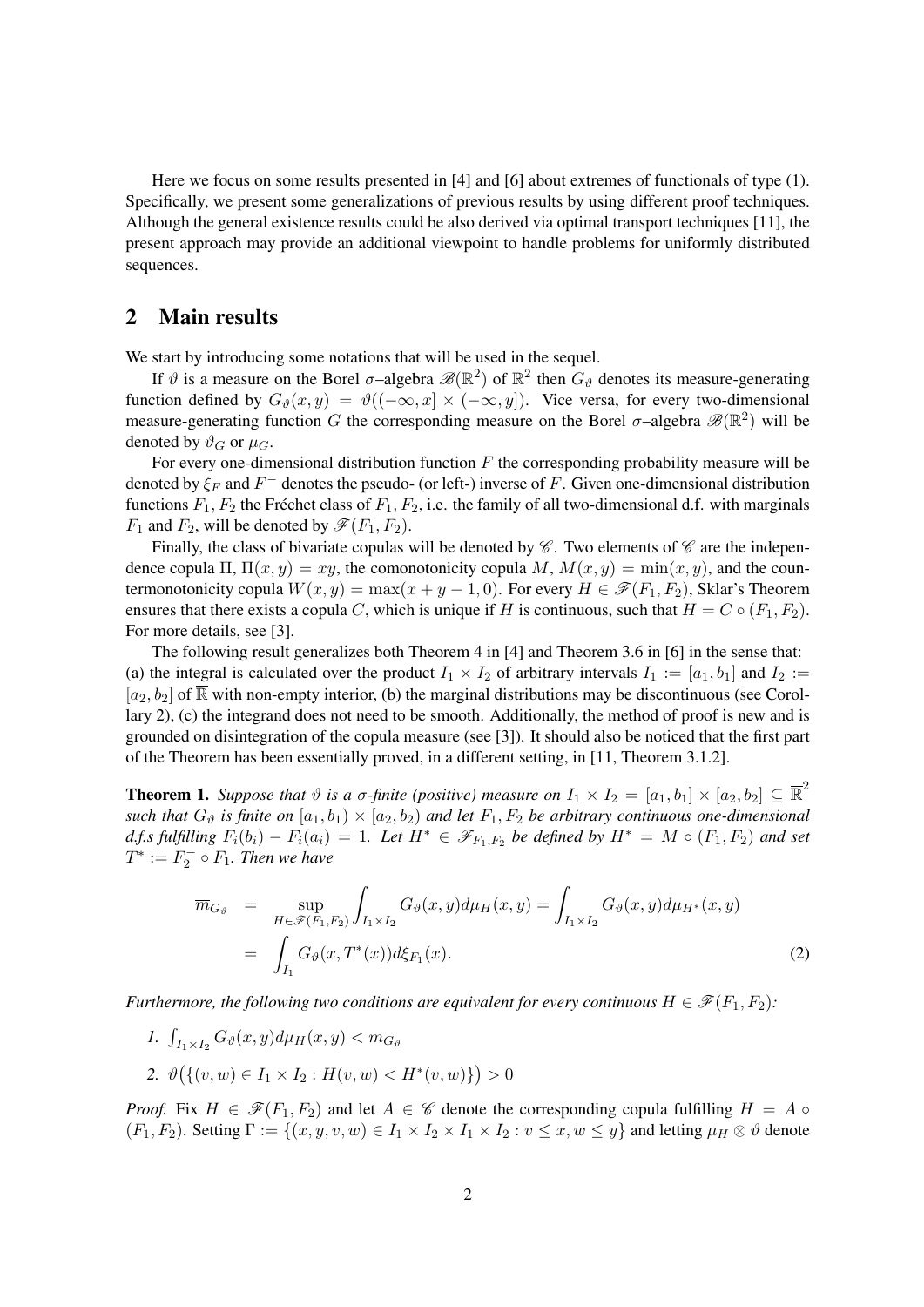the product measure of  $\mu_H$  and  $\vartheta$ , Fubini's theorem implies

$$
\mu_H \otimes \vartheta(\Gamma) = \int_{I_1 \times I_2} \vartheta(\Gamma_{(x,y)}) d\mu_H(x,y) = \int_{I_1 \times I_2} G_{\vartheta}(x,y) d\mu_H(x,y),
$$

where  $\Gamma_{(x,y)} = \{(v, w) : (x, y, v, w) \in \Gamma\}$  denotes the  $(x, y)$ -cut of Γ. Using the fact that  $\Gamma_{(v,w)} =$  ${(x,y) \in I_1 \times I_2 : (x,y,v,w) \in \Gamma} = [v, b_1] \times [w, b_2]$ , again applying Fubini's theorem (this time in the other direction) and using continuity of  $F_1, F_2$  and Sklar's theorem we get

$$
\mu_H \otimes \vartheta(\Gamma) = \int_{I_1 \times I_2} \mu_H(\Gamma_{(v,w)}) d\vartheta(v,w) = \int_{I_1 \times I_2} \mu_H([v, b_1] \times [w, b_2]) d\vartheta(v,w)
$$
  
= 
$$
\int_{I_1 \times I_2} (1 - F_1(v) - F_2(w) + \underbrace{A(F_1(v), F_2(w))}_{\leq H^*(v,w)}) d\vartheta(v,w)
$$
 (3)  

$$
\leq \int_{I_1 \times I_2} \mu_{H^*}(\Gamma_{(v,w)}) d\vartheta(v,w) = \mu_{H^*} \otimes \vartheta(\Gamma),
$$

from which the first part of eq. (2) follows immediately. Considering that

$$
K(x, (-\infty, y]) = K_M(F_1(x), [0, F_2(y)]) = \mathbf{1}_{[0,y]}(T^*(x))
$$

is a Markov kernel of  $H^*$  (see [8]), the disintegration of the measure immediately yields

$$
\int_{I_1 \times I_2} G_{\vartheta}(x, y) d\mu_{H^*}(x, y) = \int_{I_1} \int_{I_2} G_{\vartheta}(x, y) K(x, dy) d\xi_{F_1}(x) = \int_{I_1} G_{\vartheta}(x, T^*(x)) d\xi_{F_1}(x),
$$

which completes the proof of eq. (2).

Concerning the equivalence stated in the theorem we obviously have equality in (3) if and only if

$$
\int_{(a_1,b_1)\times(a_2,b_2)} A(F_1(v),F_2(w)) d\vartheta(v,w) = \int_{(a_1,b_1)\times(a_2,b_2)} M(F_1(v),F_2(w)) d\vartheta(v,w)
$$

 $\Box$ 

 $\Box$ 

holds, from which the result follows immediately.

**Corollary 1.** *Under the assumptions of Theorem 1, Eq. (2) is also valid for discontinuous*  $F_1, F_2$ .

*Proof.* Using eq. (3), considering

$$
\mu_H([v, b_1] \times [w, b_2]) = \lim_{n \to \infty} \mu_H((v - \frac{1}{n}, b_1] \times (w - \frac{1}{n}, b_2])
$$
  
\n
$$
= \lim_{n \to \infty} \left\{ 1 - F_1(v - \frac{1}{n}) - F_2(w - \frac{1}{n}) + \underbrace{H(v - \frac{1}{n}, w - \frac{1}{n})}_{\leq H^* \left(v - \frac{1}{n}, w - \frac{1}{n}\right)} \right\}
$$
  
\n
$$
\leq \lim_{n \to \infty} \mu_H^* \left( (v - \frac{1}{n}, b_1] \times (w - \frac{1}{n}, b_2] \right) = \mu_H^*([v, b_1] \times [w, b_2])
$$

and proceeding as in the proof of Theorem 1, the desired inequality is obtained.

In case  $F_1$  and  $F_2$  are assumed to be continuous, all elements  $H \in \mathcal{F}(F_1, F_2)$  are continuous too. Hence, if  $H(v, w) < H^*(v, w)$  holds for some  $v, w \in I_1 \times I_2$ , then it also holds in a neighborhood of  $(v, w)$ . From this we directly get the following result.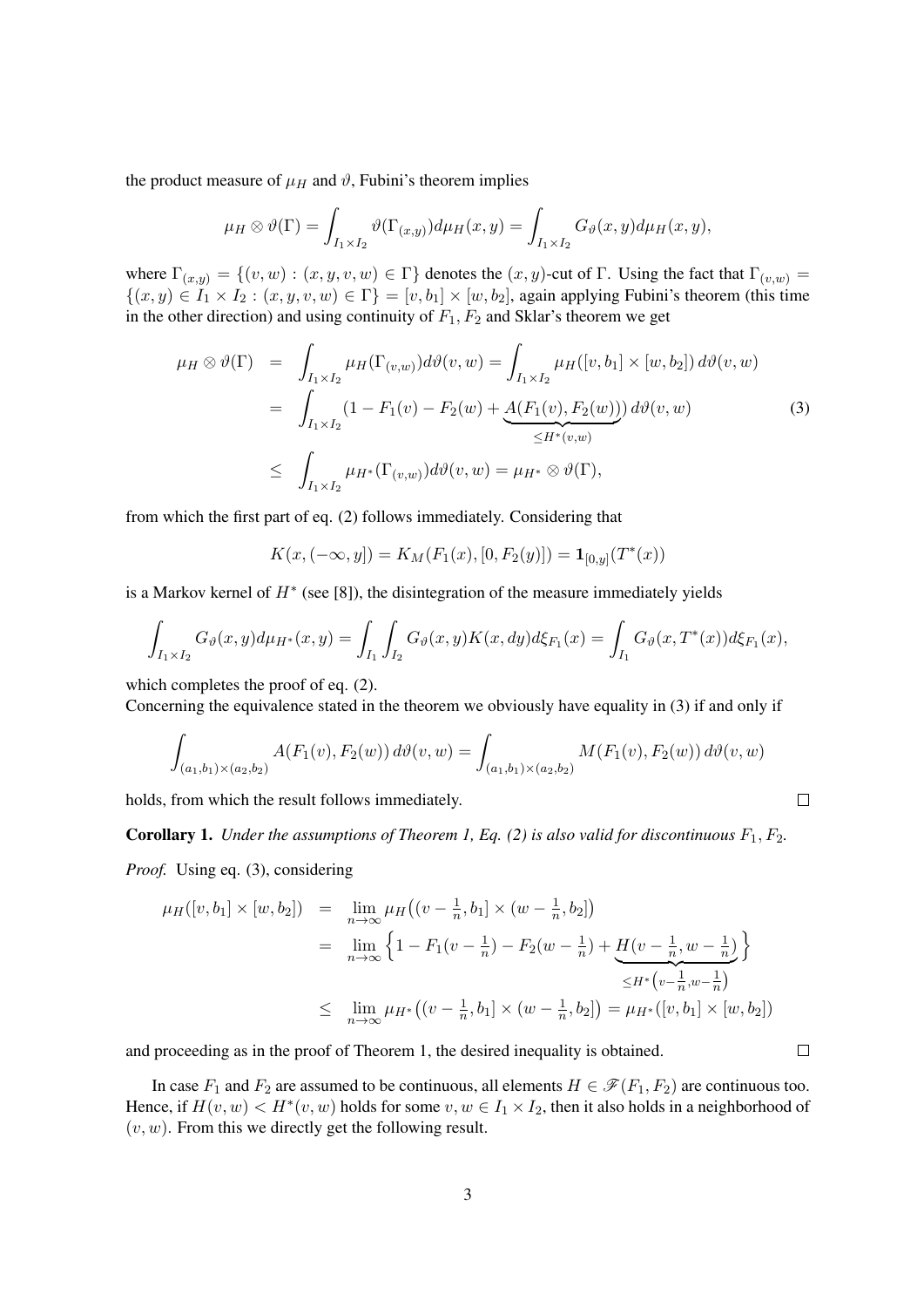Corollary 2. *If, under the assumption of Theorem 1,* ϑ *has full support, then* H<sup>∗</sup> *is the unique element* in  $\mathscr{F}(F_1,F_2)$  attaining the maximum  $\overline{m}_{G,\mathfrak{g}}$ .

**Example 1.** Suppose that  $I_1 = I_2 = [0, 1]$ , that  $\vartheta$  is an arbitrary finite measure on  $[0, \frac{3}{4}]$  $\frac{3}{4}$ ]<sup>2</sup> and that  $F_1(x) = F_2(x) = x \mathbf{1}_{[0,1]}(x) + \mathbf{1}_{(1,\infty)}(x)$ . Furthermore let H denote the ordinal sum of M and  $\Pi$ with respect to the partition  $\{[0, \frac{3}{4}$  $\frac{3}{4}$ ,  $\left[\frac{3}{4}\right]$  $\{ \frac{3}{4}, 1 \}$  (see [9]), i.e.

$$
H(x,y) = \begin{cases} \frac{3}{4} + \frac{1}{4}(4x-3)(4y-3), & (x,y) \in [3/4,1]^2, \\ \min(x,y), & \text{otherwise.} \end{cases}
$$

Then obviously  $\mathscr{F}(F_1, F_2) = \mathscr{C}$  and  $\{(v, w) : H(v, w) \neq M(v, w)\} = (\frac{3}{4}, 1)^2$ . Since  $\vartheta((\frac{3}{4}, 1)^2) = 0$ holds, according to Theorem 1 we have

$$
\overline{m}_{G_{\vartheta}} = \int_{[0,1]^2} G_{\vartheta} d\mu_H = \int_{[0,1]^2} G_{\vartheta} d\mu_M,
$$

so the maximum  $\overline{m}_{G_{\vartheta}}$  is attained by two different copulas, M and H.

**Example 2.** Assuming, as in the previous example,  $I_1 = I_2 = [0, 1]$ , let  $G_{\theta}$  be a convex combination of  $\Pi$  and M, that is,  $G_{\vartheta} = \alpha \Pi + (1 - \alpha)M$  for some  $\alpha \in (0, 1)$ . First, observe that  $\vartheta$  has full support, since

$$
\vartheta = \alpha \mu_{\Pi} + (1 - \alpha) \mu_M
$$

and  $\mu_{\Pi} = \lambda_2$  has full support. So, in this case, according to Theorem 1 and Corollary 2, M is the only copula attaining the maximum  $\overline{m}_{G_{\vartheta}}$ . Moreover:

$$
\overline{m}_{G_{\vartheta}} = \int_{[0,1]^2} \alpha \Pi + (1 - \alpha) M \, d\mu_M = \alpha \int_{[0,1]} \Pi(t,t) \, d\lambda(t) + (1 - \alpha) \int_{[0,1]} M(t,t) \, d\lambda(t)
$$
\n
$$
= \frac{\alpha}{3} + \frac{1 - \alpha}{2} = \frac{1}{2} - \frac{\alpha}{6}.
$$

The following result provides a lower bound for integrals of type (2). It can be proved by mimicking the arguments presented in Theorem 1.

**Theorem 2.** Suppose that  $\vartheta$  is a  $\sigma$ -finite (positive) measure on  $I_1 \times I_2 = [a_1, b_1] \times [a_2, b_2] \subseteq \overline{\mathbb{R}}^2$ *such that*  $G_{\vartheta}$  *is finite on*  $[a_1, b_1) \times (a_2, b_2)$  *and let*  $F_1, F_2$  *be arbitrary continuous one-dimensional* d.f.s fulfilling  $F_i(b_i) - F_i(a_i) = 1$ . Let  $H_* \in \mathscr{F}_{F_1,F_2}$  be defined by  $H_* = W \circ (F_1, F_2)$  and set  $T_* := F_2^- \circ (1 - F_1)$ *. Then we have* 

$$
\underline{m}_{G_{\vartheta}} = \inf_{H \in \mathscr{F}(F_1, F_2)} \int_{I_1 \times I_2} G_{\vartheta}(x, y) d\mu_H(x, y) = \int_{I_1 \times I_2} G_{\vartheta}(x, y) d\mu_{H_*}(x, y)
$$
\n
$$
= \int_{I_1} G_{\vartheta}(x, T_*(x)) d\xi_{F_1}(x).
$$
\n(4)

*Furthermore, the following two conditions are equivalent for every continuous*  $H \in \mathcal{F}(F_1, F_2)$ *:* 

- *1.*  $\int_{I_1 \times I_2} G_{\vartheta}(x, y) d\mu_H(x, y) > \underline{m}_{G_{\vartheta}}$
- 2.  $\vartheta\big(\{(v, w) \in I_1 \times I_2 : H(v, w) > H_*(v, w)\}\big) > 0$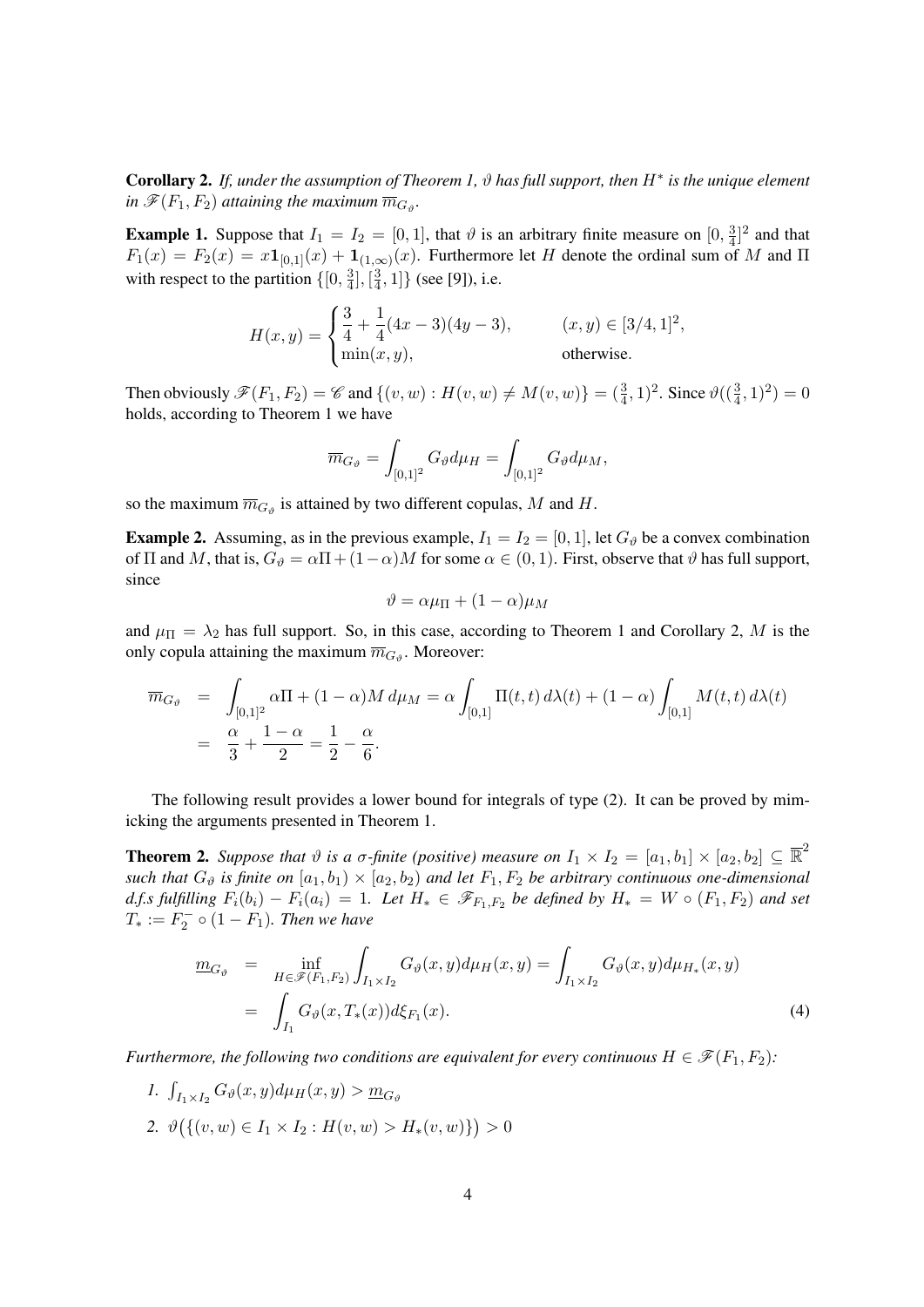Now, fix  $y_0 \in (0, 1)$  be arbitrary and suppose both that  $\vartheta_1$  is a finite (positive) measure on  $[0, 1] \times$ [0, y<sub>0</sub>] and that  $\vartheta_2$  is a finite (positive) measure on [0, 1] × (y<sub>0</sub>, 1]. Setting  $\vartheta = \vartheta_1 - \vartheta_2$  yields a finite signed measure on  $\mathscr{B}([0,1]^2)$  with Jordan decomposition  $\vartheta_1 - \vartheta_2$  (see [12]). In the following we will consider the (measurable and bounded) function  $G_{\theta}(x, y) = \theta([0, x] \times [0, y])$ . Slightly generalizing the results in [4, 6] we want to calculate

$$
\overline{m}_{G_{\vartheta}} = \sup_{A \in \mathscr{C}} \int_{[0,1]^2} G_{\vartheta} \, d\mu_A. \tag{5}
$$

**Remark 1.** Notice that, in [4, 6], instead of  $G_{\vartheta}$ , the integrand is assumed to be a continuous function G on  $[0,1]^2$  fulfilling  $\frac{\partial^2 G(x,y)}{\partial y \partial x} > 0$  on  $(0,1) \times (0, y_0)$  and  $\frac{\partial^2 G(x,y)}{\partial y \partial x} < 0$  on  $(0,1) \times (y_0, 1)$ . Such a function can be considered as special cases of  $G_{\vartheta}$ . In fact, setting

$$
\vartheta_1(E \times F) := \int_{E \times (F \cap [0,y_0])} \frac{\partial^2 G(x,y)}{\partial y \partial x} d\lambda_2(x,y),
$$
  

$$
\vartheta_2(E \times F) := \int_{E \times (F \cap (y_0,1])} -\frac{\partial^2 G(x,y)}{\partial y \partial x} d\lambda_2(x,y),
$$

for  $E, F \in \mathscr{B}([0,1])$  yields absolutely continuous, finite measures  $\vartheta_1, \vartheta_2$ . For  $\vartheta = \vartheta_1 - \vartheta_2$  we obviously get  $G_{\vartheta} = G + a$  for some constant  $a \in \mathbb{R}$ , implying

$$
\sup_{A \in \mathscr{C}} \int_{[0,1]^2} G_{\vartheta} \, d\mu_A = \sup_{A \in \mathscr{C}} \int_{[0,1]^2} G \, d\mu_A + a.
$$

Our general setting also includes the results from [15, Theorems 28 and 29] and [2].

As already shown in [4, Theorem 8] the problem of calculating  $\overline{m}_{G_{\vartheta}}$  can be reduced to a onedimensional maximization problem. Before restating the Theorem 8 in [4] and proving it in an alternative and shorter way we define the class  $\mathcal{H}_{y_0}$  as the set of all  $y_0$ -sections of copulas, i.e. the family of all the maps of the form  $x \mapsto C(x, y_0), x \in [0, 1], C \in \mathscr{C}$ , and state some of its properties (see [7]). First, it is clear that each element  $h \in \mathcal{H}_{y_0}$  has the following properties: (i)  $h(0) = 0, h(1) = y_0$ , (ii) h is non-decreasing and Lipschitz continuous (with Lipschitz constant  $L = 1$ ) and (iii) h fulfils  $h(x) \in [W(x, y_0), M(x, y_0)]$ . Conversely, it is straightforward to verify that each function  $h : [0,1] \rightarrow [0,y_0]$  fulfilling properties (i)-(iii) is the y<sub>0</sub>-section of a copula. In fact, the function  $C_h$ , defined by

$$
C_h(x,y) = \begin{cases} M(h(x),y), & \text{if } (x,y) \in [0,1] \times [0,y_0], \\ h(x) + (1-y_0)W\left(\frac{x-h(x)}{1-y_0}, \frac{y-y_0}{1-y_0}\right), & \text{if } (x,y) \in [0,1] \times (y_0,1]. \end{cases}
$$
(6)

is easily shown to be a copula whose  $y_0$ -section coincides with h. Additionally, setting  $\overline{h}(x)$  =  $1 - (x - h(x))$  for every  $x \in [0, 1]$  as well as

$$
K_{C_h}(x, E) = \mathbf{1}_E(h(x))h'(x) + \mathbf{1}_E(\overline{h}(x)) (1 - h'(x))
$$
\n(7)

for  $E \in \mathscr{B}([0,1])$  and for every  $x \in [0,1]$  at which h is differentiable (recall that h is differentiable at  $\lambda$ -a.e.  $x \in [0,1]$ ), it is straightforward to verify that  $K_{C_h}$  is a Markov kernel of  $C_h$  (see, e.g., [16]) and that  $C_h$  concentrates its mass on  $\Gamma(h) \cup \Gamma(\overline{h})$  (where  $\Gamma(h)$  and  $\Gamma(\overline{h})$  denote the graphs of h and  $\overline{h}$ , respectively) in the sense that  $\mu_{C_h}(\Gamma(h) \cup \Gamma(\overline{h})) = 1$ .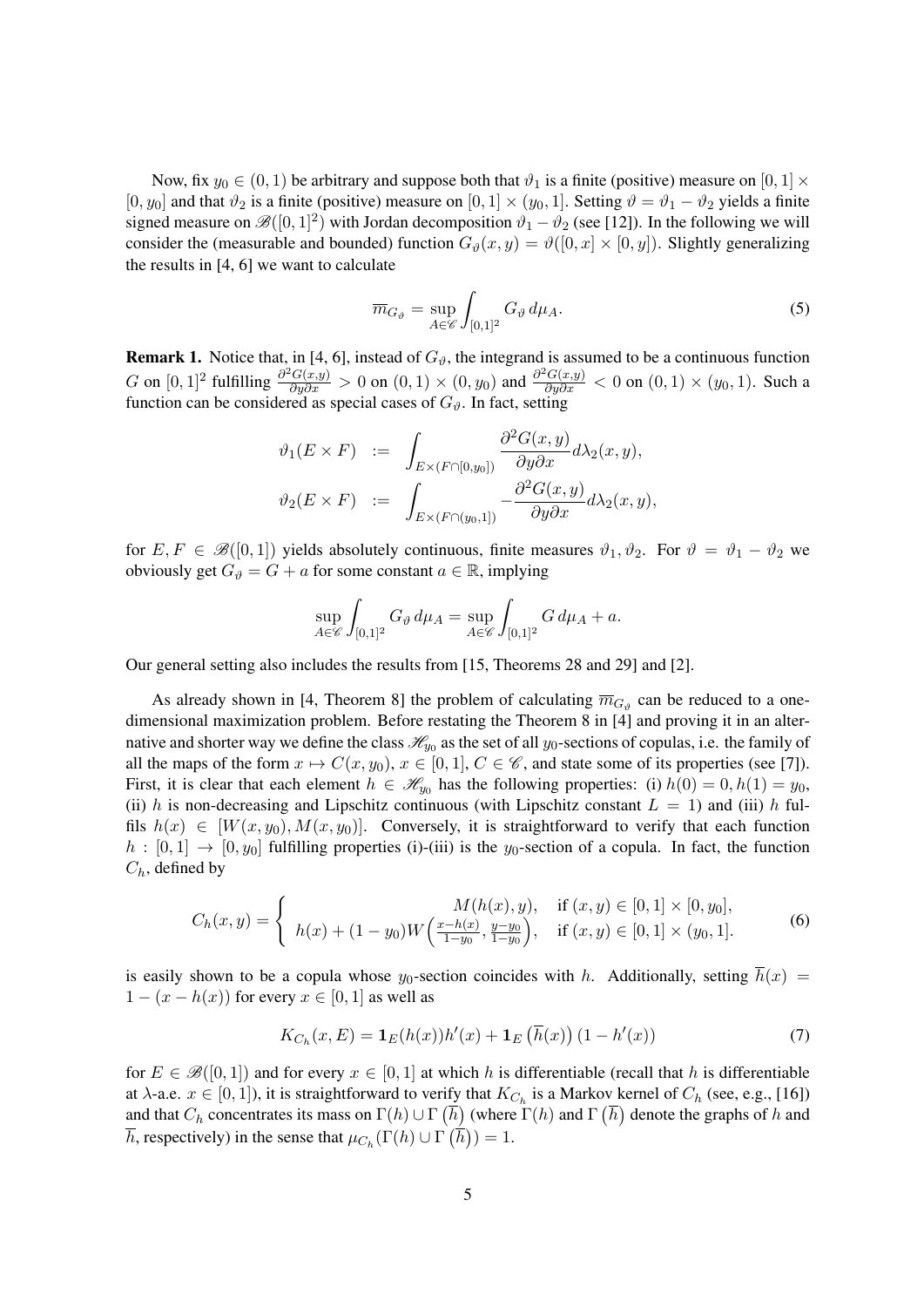**Theorem 3.** *Consider*  $y_0 \in (0, 1)$  *and suppose that*  $\vartheta_1$  *is a finite (positive) measure on*  $[0, 1] \times [0, y_0]$ *and that*  $\vartheta_2$  *is a finite (positive) measure on* [0, 1] × ( $y_0$ , 1]*. Set*  $\vartheta = \vartheta_1 - \vartheta_2$  *and consider the (measurable and bounded) function*  $G_{\vartheta}(x, y) = \vartheta([0, x] \times [0, y])$ *. The following equality holds:* 

$$
\sup_{B \in \mathscr{C}} \int_{[0,1]^2} G_{\vartheta} d\mu_B = \sup_{h \in \mathscr{H}_{y_0}} \int_{[0,1]^2} G_{\vartheta} d\mu_{C_h}
$$
  
= 
$$
\sup_{h \in \mathscr{H}_{y_0}} \int_{[0,1]} G_{\vartheta}(x, h(x)) h'(x) + G_{\vartheta}(x, \overline{h}(x)) (1 - h'(x)) d\lambda(x).
$$
 (8)

*Moreover, the former upper bound is attained (i.e., is a maximum) if and only if the latter is attained.*

*Proof.* Let  $A \in \mathscr{C}$  and set  $h(x) = A(x, y_0)$  for every  $x \in [0, 1]$  and define two new (conditional) probability measures  $\mu^+, \mu^-$  by

$$
\mu^+(\Omega) = \frac{1}{y_0} \mu_A(\Omega \cap ([0,1] \times [0,y_0]))
$$
\n
$$
\mu^-(\Omega) = \frac{1}{1 - y_0} \mu_A(\Omega \cap ([0,1] \times [y_0,1]))
$$

for every  $\Omega \in \mathscr{B}([0,1]^2)$ . Calculating both marginals of  $\mu^+$  and applying Theorem 1 directly yields  $T^* = h$  as well as

$$
\int_{[0,1] \times [0,y_0]} G_{\vartheta} d\mu^+ \leq \frac{1}{y_0} \int_{[0,1]} G_{\vartheta}(x,h(x)) h'(x) d\lambda(x).
$$

Considering that for every  $y \in (y_0, 1]$  we have  $G_\vartheta(x, y) = G_\vartheta(x, y_0) - \vartheta_2([0, x] \times [y_0, y])$  and setting  $I = \int_{[0,1] \times [y_0,1]} G_{\vartheta}(x,y) \, d\mu^-(x,y)$  we get

$$
I = \int_{[0,1] \times [y_0,1]} G_{\vartheta}(x,y_0) d\mu^-(x,y) - \int_{[0,1] \times [y_0,1]} \vartheta_2([0,x] \times [y_0,y]) d\mu^-(x,y)
$$
  
= 
$$
\frac{1}{1-y_0} \int_{[0,1]} G_{\vartheta}(x,y_0) (1-h'(x)) d\lambda(x) - \underbrace{\int_{[0,1] \times [y_0,1]} \vartheta_2([0,x] \times [y_0,y]) d\mu^-(x,y)}_{I^*},
$$

whereby the last equality follows from the disintegration of a measure and the fact that we have  $K_A(x,(y_0,1]) = 1 - h'(x)$  for  $\lambda$ -a.e.  $x \in [0,1]$ . Calculating the marginals of  $\mu^-$  and applying Theorem 2 to  $I^*$  we get  $T_* = \overline{h}$  as well as

$$
I^* \ge \frac{1}{1-y_0} \int_{[0,1]} \vartheta_2([0,x] \times [y_0, \overline{h}(x)])(1-h'(x)) d\lambda(x),
$$

so, altogether

$$
I \leq \frac{1}{1-y_0} \left( \int_{[0,1]} G_{\vartheta}(x, y_0)(1 - h'(x)) d\lambda(x) - \int_{[0,1]} \vartheta_2([0, x] \times [y_0, \overline{h}(x)])(1 - h'(x)) d\lambda(x) \right)
$$
  
= 
$$
\frac{1}{1-y_0} \int_{[0,1]} G_{\vartheta}(x, \overline{h}(x))(1 - h'(x)) d\lambda(x).
$$

Considering  $\mu_A = y_0 \mu^+ + (1 - y_0) \mu^-$  we conclude that the first quantity in eq. (8) can not be greater than the third one. Since, as direct consequence of eq. (7), we have

$$
\int_{[0,1]^2} G_{\vartheta} d\mu_{C_h} = \int_{[0,1]} G_{\vartheta}(x,h(x))h'(x) + G_{\vartheta}\left(x,\overline{h}(x)\right)\left(1-h'(x)\right) d\lambda(x)
$$

and since  $C_h$  is a copula with  $y_0$ -section h, the proof of eq. (8) is complete.

 $\Box$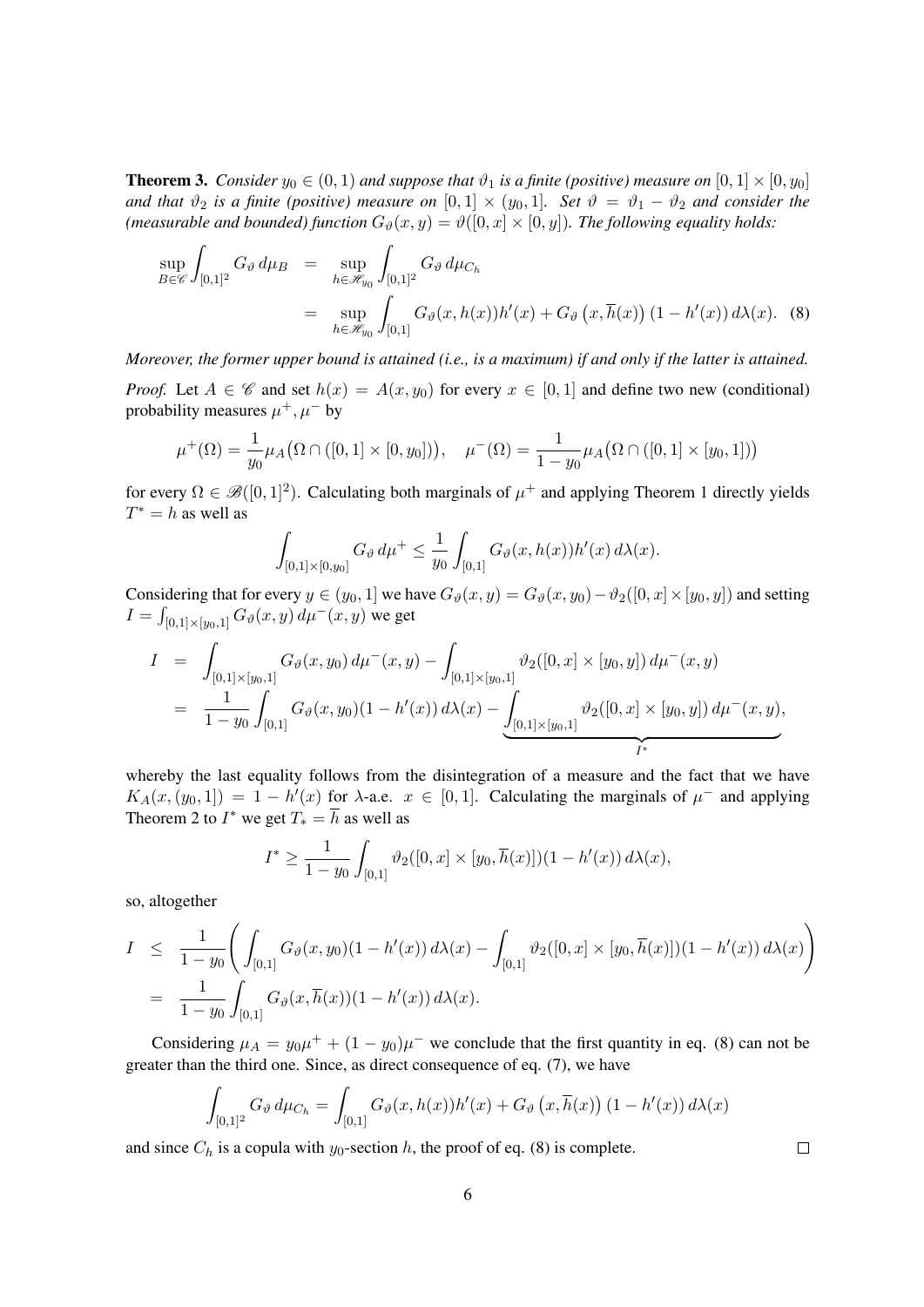In general it seems unknown if, under the assumptions of Theorem 3, there is a unique function  $h \in \mathcal{H}_{y_0}$  attaining the maximum. In special cases, uniqueness is clear - in the following we consider a slightly more general version of Example 3 in [4] and show uniqueness directly (without Euler equation).

**Example 3.** As before suppose that  $y_0 \in (0, 1)$ . Let  $\vartheta_1$  and  $\vartheta_2$  denote absolutely continuous measures with constant densities  $a > 0$  on the rectangle  $[0, 1] \times [0, y_0]$  and  $b > 0$  on  $[0, 1] \times (y_0, 1]$ , respectively, and set  $\vartheta := \vartheta_1 - \vartheta_2$ . The corresponding function  $G_{\vartheta}$  is given by

$$
G_{\vartheta}(x,y) = \begin{cases} \quad axy, & \text{if } (x,y) \in [0,1] \times [0,y_0] \\ axy_0 - bx(y - y_0), & \text{if } (x,y) \in [0,1] \times (y_0,1]. \end{cases}
$$

For arbitrary  $h \in \mathcal{H}_{y_0}$  applying Theorem 3 and using integration by parts we get

$$
\int_{[0,1]^2} G_{\vartheta} d\mu_{C_h} = a \int_{[0,1]} xh(x)h'(x) d\lambda(x) + \int_{[0,1]} x [(a+b)y_0 - b + bx - bh(x)](1 - h'(x))d\lambda(x)
$$
  
\n
$$
= \frac{a}{2} \Biggl\{ xh^2(x) \Big|_0^1 - \int_{[0,1]} h^2(x) d\lambda(x) \Biggr\}
$$
  
\n
$$
+ \frac{1}{2b} \Biggl\{ x[(a+b)y_0 - b + bx - bh(x)]^2 \Big|_0^1 - \int_{[0,1]} [(a+b)y_0 - b + bx - bh(x)]^2 d\lambda(x) \Biggr\}
$$
  
\n
$$
= \frac{a}{2} y_0^2 - \frac{a}{2} \int_{[0,1]} h^2(x) d\lambda(x) + \frac{a^2}{2b} y_0^2 - \int_{[0,1]} \frac{[(a+b)y_0 - b + bx - bh(x)]^2}{2b} d\lambda(x)
$$
  
\n
$$
= \left(\frac{a}{2} + \frac{a^2}{b}\right) y_0^2
$$
  
\n
$$
- \frac{1}{2b} \int_{[0,1]} (ab + b^2)h^2(x) - 2b[(a+b)y_0 - b + bx]h(x) + [(a+b)y_0 - b + bx]^2 d\lambda(x).
$$

For fixed x the latter integrand becomes minimal if  $h(x) := y_0 + \frac{b}{a+1}$  $\frac{b}{a+b}(x-1)$ . The function  $h_1: x \mapsto$  $y_0 + \frac{b}{a^+}$  $\frac{b}{a+b}(x-1)$  is a global minimizer of the integral which, however, only lies in  $\mathscr{H}_{y_0}$  for  $y_0 = \frac{b}{a+b}$  $rac{b}{a+b}$ . It is straightforward to verify that for  $y_0 \geq \frac{b}{a+1}$  $\frac{b}{a+b}$  the (piecewise linear) function h, defined by

$$
h(x) := \begin{cases} x, & \text{if } x \in \left[0, \frac{(a+b)y_0 - b}{a}\right] \\ y_0 + \frac{b}{a+b}(x-1), & \text{if } x \in \left(\frac{(a+b)y_0 - b}{a}, 1\right] \end{cases}
$$

is the best approximation of  $h_1$  in  $\mathcal{H}_{y_0}$ . Figure 1 depicts a sample of the corresponding copula  $C_h$  for the case  $a = b = 1$  and  $y_0 = \frac{3}{4}$  $\frac{3}{4}$ .

Finally, we aim at showing that every  $h \in \mathcal{H}_{y_0}$  is in fact a possible maximizer in the sense that there exists some  $\vartheta = \vartheta_1 - \vartheta_2$  such that  $\sup_{B \in \mathscr{C}} \int_{[0,1]^2} G_\vartheta \, d\mu_B = \int_{[0,1]^2} G_\vartheta \, d\mu_{C_h}$ .

**Theorem 4.** For every  $h \in \mathcal{H}_{y_0}$  there exists a measure  $\vartheta$  on  $\mathcal{B}([0,1]^2)$  such that

$$
\sup_{B\in\mathscr{C}}\int_{[0,1]^2}G_\vartheta\,d\mu_B=\int_{[0,1]^2}G_\vartheta\,d\mu_{C_h}.
$$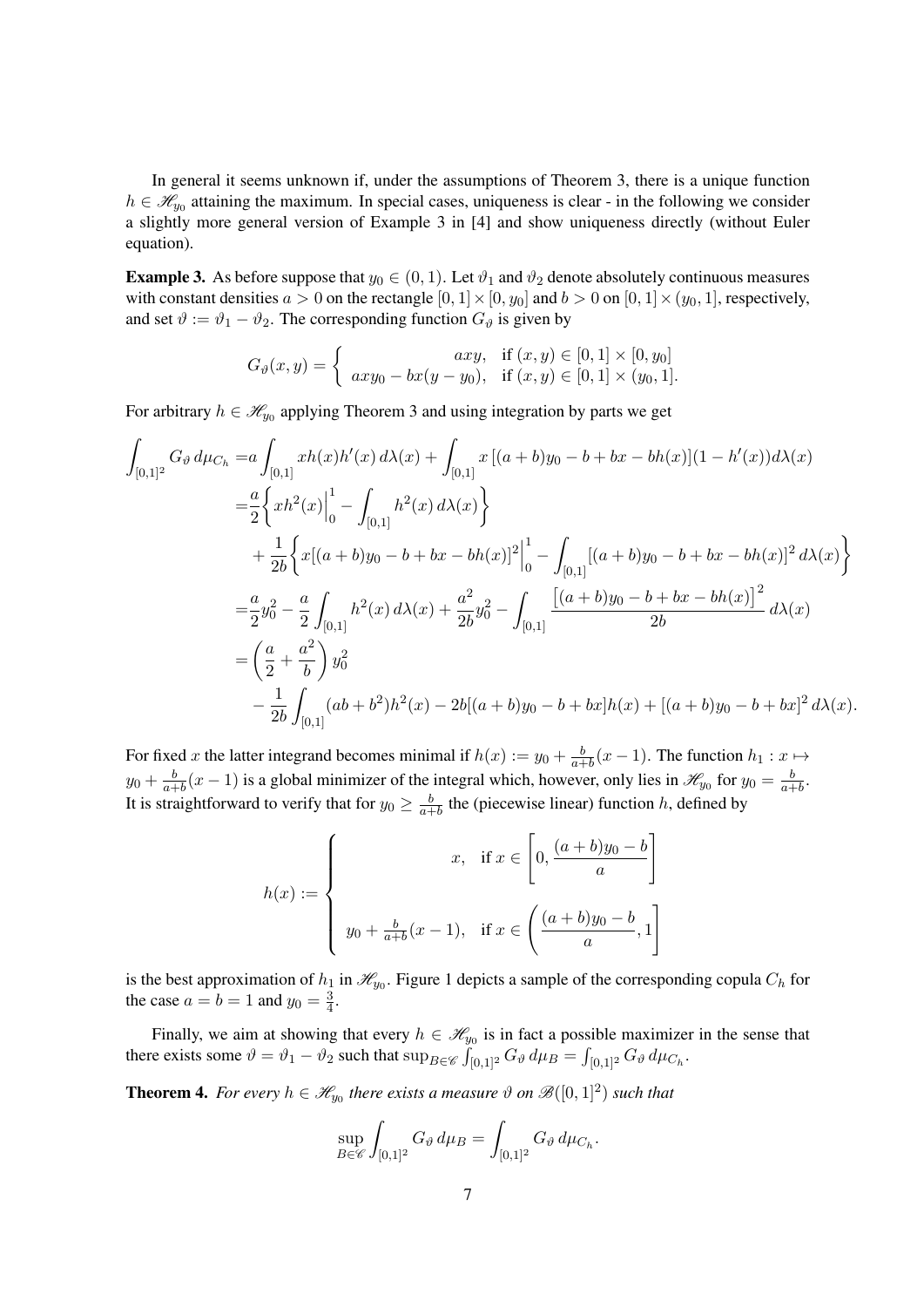

Figure 1: Sample of size  $n = 1.000$  of the unique maximizer  $C_h$  in Example 3 for the case  $a = b = 1$ and  $y_0 = \frac{3}{4}$  $\frac{3}{4}$ .

*Proof.* Fix  $h \in \mathcal{H}_{y_0}$  and let  $\vartheta$  denote the (singular) probability measure spreading its mass uniformly on  $\Gamma(h)$ . Thus, for every  $x \in [0,1]$ , we have  $G_{\vartheta}(x, h(x)) = x$ , and on the other hand  $G_{\vartheta}(x, \overline{h}(x)) = x$  $G_{\vartheta}(x, y_0) = x$  as well. Hence

$$
\int_{[0,1]^2} G_{\vartheta} d\mu_{C_h} = \int_{[0,1]} x d\lambda(x) = \frac{1}{2}.
$$

Let us now consider an arbitrary  $h^* \in \mathcal{H}_{y_0}$ , and let  $x \in [0, 1]$  be any point at which both h and  $h^*$  are differentiable. If  $h^*(x) < h(x)$  holds, then obviously  $G_\vartheta(x, h^*(x)) < x$ , whereas  $G_\vartheta(x, \overline{h^*}(x)) =$  $G_{\vartheta}(x, y_0) = x$ , so for those values of x one has

$$
G_{\vartheta}(x, h^*(x))\frac{dh^*}{dx}(x) + G_{\vartheta}\left(x, \overline{h^*}(x)\right)\left(1 - \frac{dh^*}{dx}(x)\right) \le x
$$

where the equality holds if and only if  $\frac{dh^*}{dx}(x) = 0$ . On the other hand, if  $h^*(x) > h(x)$  holds, then it is easily checked that  $G_{\theta}(x, h^*(x)) = G_{\theta}(x, \overline{h^*}(x)) = x$ , so for those values of x one has

$$
G_{\vartheta}(x, h^*(x))\frac{dh^*}{dx}(x) + G_{\vartheta}\left(x, \overline{h^*}(x)\right)\left(1 - \frac{dh^*}{dx}(x)\right) = x.
$$

This proves that the copula  $C_h$  associated to h is a maximizer of  $\int_{[0,1]^2} G_{\vartheta} d\mu_B$  over all  $B \in \mathscr{C}$ , and the maximum is equal to  $\frac{1}{2}$ .  $\Box$ 

# Acknowledgements

The first author has been supported by the project "Stochastic Models for Complex Systems" by Italian MIUR (PRIN 2017, Project no. 2017JFFHSH). The fourth author gratefully acknowledges